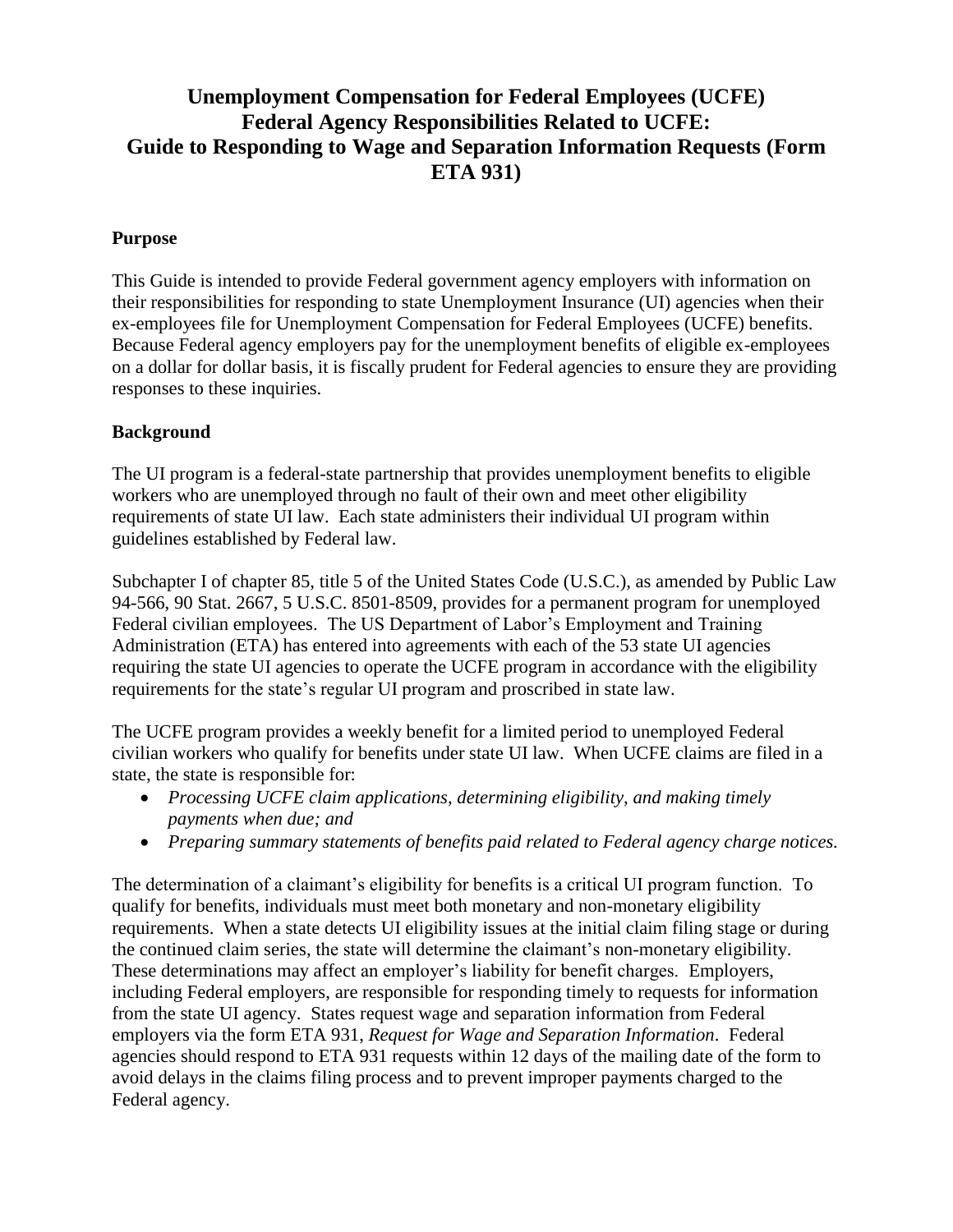# *Monetary Eligibility Requirements*:

- Applicants must have an attachment to the labor force, and
- Applicants must have sufficient employment and wages to meet the state's UI wage qualification requirements. State law determines whether the individual has sufficient employment and wages.

Monetary entitlement is determined using employment and wages in the state's "base period," which in many states is the first four of the last five completed calendar quarters that precede the effective date of the claim. However, state laws vary with regard to monetary entitlement. Many states also consider wages in an alternative base period if an applicant fails to have sufficient wages in the regular base period. An alternative base period is the four most recently completed calendar quarters.

### *Non-Monetary Eligibility Requirements*:

- Individuals must be separated from employment for non-disqualifying reasons under a state's UI law. States must adjudicate work separations that occur for reasons other than a lay-off or lack of work. Separations that require adjudication include:
	- $\triangleright$  Voluntary quits, which occur when employees choose to leave their employment. In general, voluntary separations are adjudicated based on whether the individual had *good cause* for leaving a job, which in many states means *good cause connected with the work*. Some state UI laws recognize certain personal reasons in determining "good cause" (such as domestic violence or quitting to preserve family unity). Employees who quit a job generally have the *burden of proof* to establish whether they had good cause for quitting. Some common reasons for voluntarily quitting a job include:
		- Relocated/moved to follow a spouse;
		- Accepted other work;
		- Attended school:
		- Ouit due to domestic or marital reasons;
		- Quit due to dissatisfaction with working conditions;
		- Harassed (allegedly) by co-worker;
		- Abandoned job (reason unknown);
		- Quit in lieu of discharge (may be treated as a discharge under the state UI law); and
		- Retired.

Depending on a state's law, some of these reasons may constitute good cause for the separation from employment allowing the applicant to be considered eligible for benefits.

 $\triangleright$  Discharges (also called terminations or removals) occur when the employer terminates the employment relationship for reasons other than a lay-off or lack of work. In general, a discharge is adjudicated in terms of whether the discharge was due to *misconduct*, and generally means misconduct *in connection with the work*. If the state determines there was a discharge for misconduct in connection with the work, a disqualification may result. Misconduct may be defined as a willful or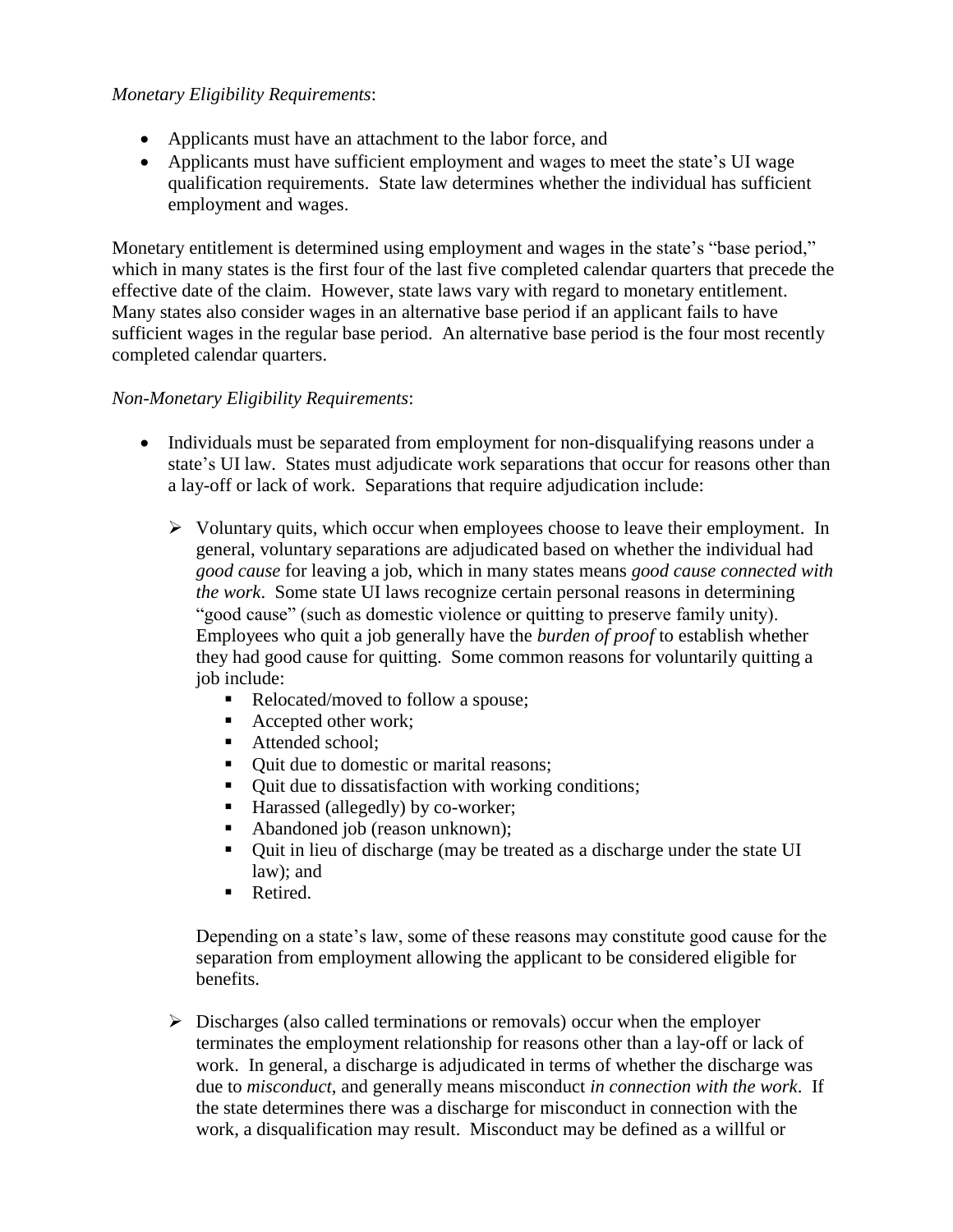controllable breach of an employee's duties, responsibilities, or behavior that the employer has a right to expect. Stated another way, the misconduct may be an act or an omission that is deliberately or substantially negligent, which adversely affects the employer's legitimate business interests. In general, employers have the *burden of proof* to establish that misconduct was present for separations resulting from a discharge. There are numerous reasons an employer may discharge an employee.

Some common reasons for discharge include:

- Absenteeism:
- **Insubordination:**
- $\blacksquare$  Fighting on the job;
- Violation of company rule(s);
- Falsification of work record $(s)$ ;
- $\blacksquare$  Harassment of coworker(s):
- Drinking on the job;
- Safety violation(s); and
- **Theft.**
- $\triangleright$  To maintain continued eligibility during each week in the claim series, individuals must be able to work, available to work, actively seeking work, and must not refuse suitable work.If a claimant is referred to a potential employment opportunity or offered new employment, an issue may arise that needs to be adjudicated. If the job offer was made by a Federal agency, but turned down, the Federal agency may be contacted for information related to the offer of work. Refusal of suitable work or failure to apply with an employer (when referred by the state agency) without *good cause* under the state UI law may result in a disqualification.
- $\triangleright$  Individuals must also report any new work/earnings or other income while filing for benefits, which may need to be confirmed with the applicable employer(s). Certain types of remuneration, such as wages in lieu of notice, dismissal wages, workers' compensation, holiday and vacation pay, back pay, and any supplemental unemployment benefits paid under a private plan may result in a disqualification for or deduction of benefits. In many states, if wages or other income is less than the weekly benefit amount, individuals may receive the difference. Other states may deny benefits regardless of the amount of wages or other income.

Some of the information the state may request from Federal employing agencies to adjudicate non-monetary issues include:

- The last physical day of work;
- The separation date (if different from the last physical date of work);
	- o If there is a difference between the last physical day of work and the separation date, what caused the delay
- The reason for the separation from employment; and
- The final incident that led to the separation.

For separations due to a voluntary quit, the state will request the following information from Federal employing agencies: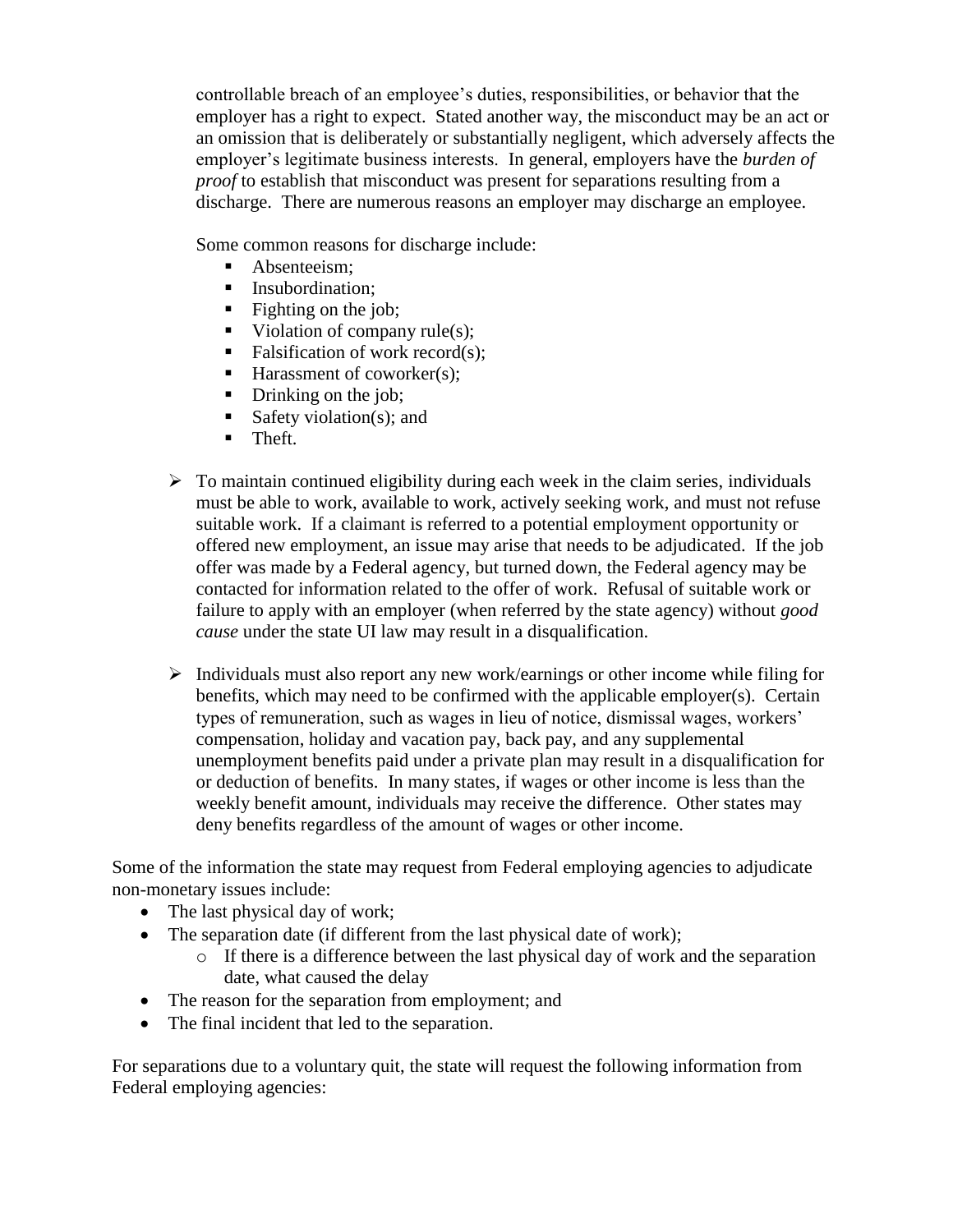- Why did the employee quit? It is necessary for the adjudicator to determine the specific reason the employee decided to leave work. If the reason for separation is straightforward, a clear statement to that effect is all that may be needed. For example, the applicant was part of a lay-off or reduction in staffing or voluntarily quit for retirement. However, the state may also request information related to any severance of annuity payments the individual may collect.
- **Was the reason for leaving personal or work related?** States may or may not have "good cause" provisions in their law. Therefore, it is important to distinguish whether the employee left because of work related matters or for non-work related matters. In adjudicating an issue involving a voluntary quit, the state will consider adverse effects of the situation on the claimant. Was the reason for leaving compelling? Would most reasonably/prudent persons in a similar situation quit employment? How severe or immediate were the harmful circumstances?
- **What were the conditions of work?** If the reason for leaving was work-related, the adjudicator will need to examine the conditions of work. What did the employee have a right to expect from the employer? The employment agreement may be verbal or written, a matter of union contract, peculiar to a specific job, or a specific health or safety regulation. The working conditions may also be considered unacceptable due to a violation of commonly accepted employer practices such as fair work assignments, health and safety regulations, etc.
- **What steps did the employee take to remedy the situation prior to leaving?** The employee is generally expected to pursue reasonable alternatives prior to quitting a job. For example: Did the employee ask for a transfer or a leave of absence? Did s/he pursue established grievance procedures? Did the employee give the job a fair trial?

For separations due to a discharge, the state may request some of the following information from Federal employing agencies:

- **Why was the employee discharged?** It is necessary to pinpoint the reason that an employer decided to discharge an employee. There may have been a number of incidents that occurred over a period of time; however, the state will attempt to pinpoint the incident(s), which finally led to the discharge. Employers need to advise the state of exactly what happened to cause the discharge or the series of events that led to the termination. It may be important to know what happened on the last day and how the employer's interests were affected. It may be important to explain why the worker was not discharged immediately following an act or omission, which later caused the employer to discharge the worker.
- **What were the conditions of work?** Expected behavior that an employer has a right to expect may be outlined specifically in written agency or union agreements, policies, or rules. Practices or conduct peculiar to a particular job or a law or regulation, which governs health and safety practices to be followed by employers, may be covered by commonly accepted standard practices, which may be in writing.
- **What did the employer do to maintain the employer/employee relationship?** This type of question focuses on the efforts of the employer to control or prevent the behavior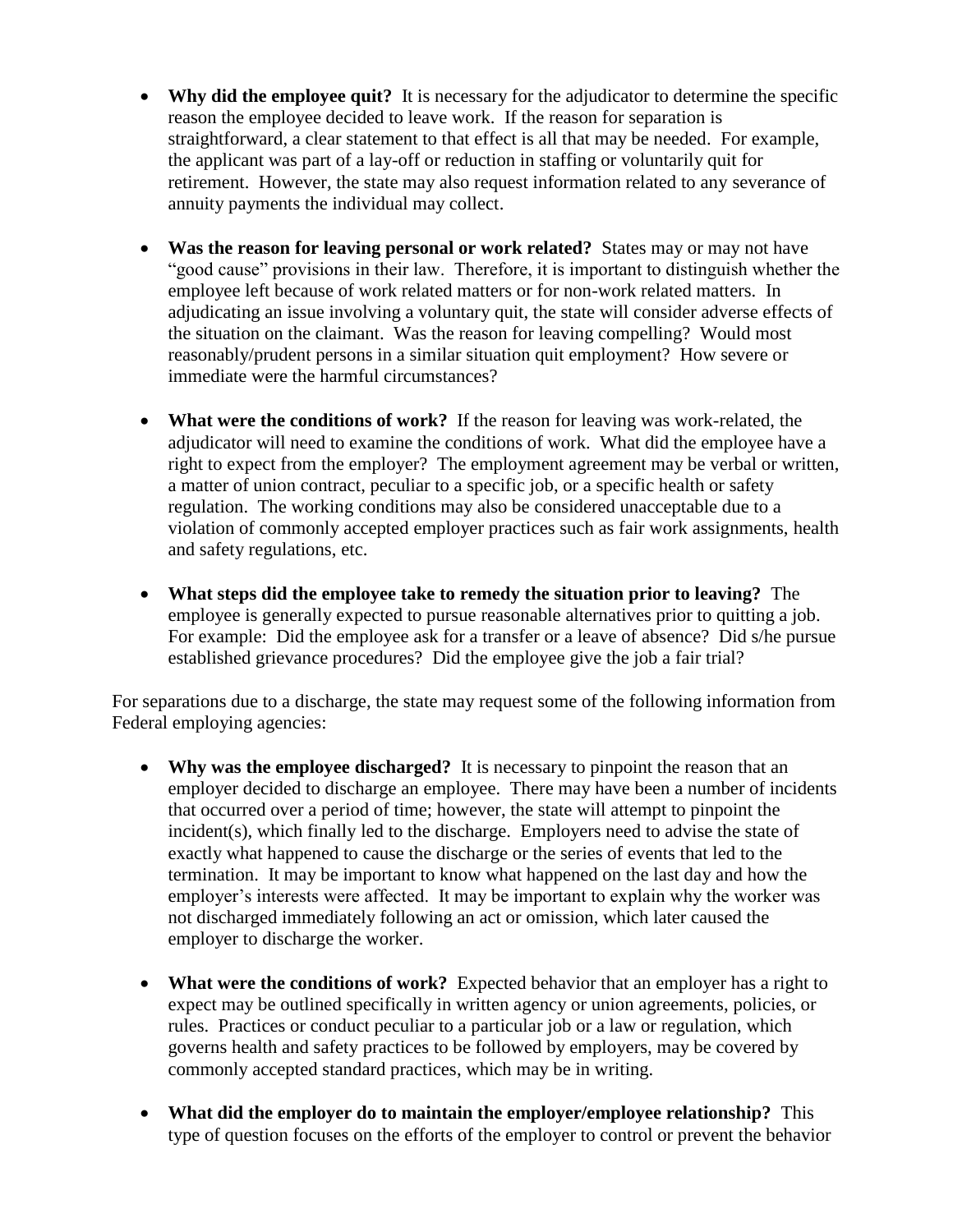that resulted in the discharge in order to establish both the reasonableness of the employer's action and the claimant's knowledge of the consequences related to the conduct. If warnings were given, the number of warnings and the reason for each warning, the dates of the warnings and the method used (verbal or written) may be requested. If the employer condoned the behavior in the past, the state agency may request explanations about why this occurred.

For issues involving payments after separation, the state may request the following information from Federal employing agencies:

- **What type of income did the claimant receive?** The type of income the claimant received/will receive (wages, remuneration, pensions, etc.) and the period to which it applies may be requested to determine the week(s) affected and the proper deduction(s), if any, from the claimant's weekly benefit amount.
- **What is the gross amount of income that the claimant received?** State UI agencies use the gross amount of income received to determine its impact on the claimant's weekly benefit amount (past, present, or future). The state may request information to verify the amount(s) received and the weeks to which the income is applicable to determine the amount of reduction, if any, required by the state law and/or policy.
- **If the claimant is receiving a pension, what percent was contributed by the employer?** It may be necessary for the state to know the amount the claimant and employer each contributed to a pension to determine the amount of deduction from the weekly benefit amount. Most states reduce benefits only when a "base period" employer (i.e., the employer's wages are used on the monetary determination) contributes to a pension plan. Also, some states reduce benefits based on contributions made by the individual and employer to the pension plan.
- **What period does the income cover?** The state agency must determine the period to which the income applies to establish the effective date of the deduction or disqualification and for any needed determinations.
- **Will the amount increase or decrease, and, if so, when?** The state may need information about future increases or decreases that may affect future weeks so that the claim is flagged for any future determinations needed that may modify the claimant's weekly benefit amounts and remaining benefit account balance.

For issues involving a refusal of work or referral to work, the state may request the following information from Federal employing agencies:

- **Was there a bona fide offer of work or referral to work?** The state must determine whether: 1) there was a genuine offer of work, and 2) the offer was successfully conveyed to the claimant. Fact-finding will include obtaining information regarding job duties, starting pay, hours of work, etc.
- **Was the work suitable?** Job suitability is determined by considering: 1) the claimant's skills, training, experience, and capabilities, and 2) federal/state standards that make the work suitable or not: (a) whether wages, hours, or other conditions of the work offered